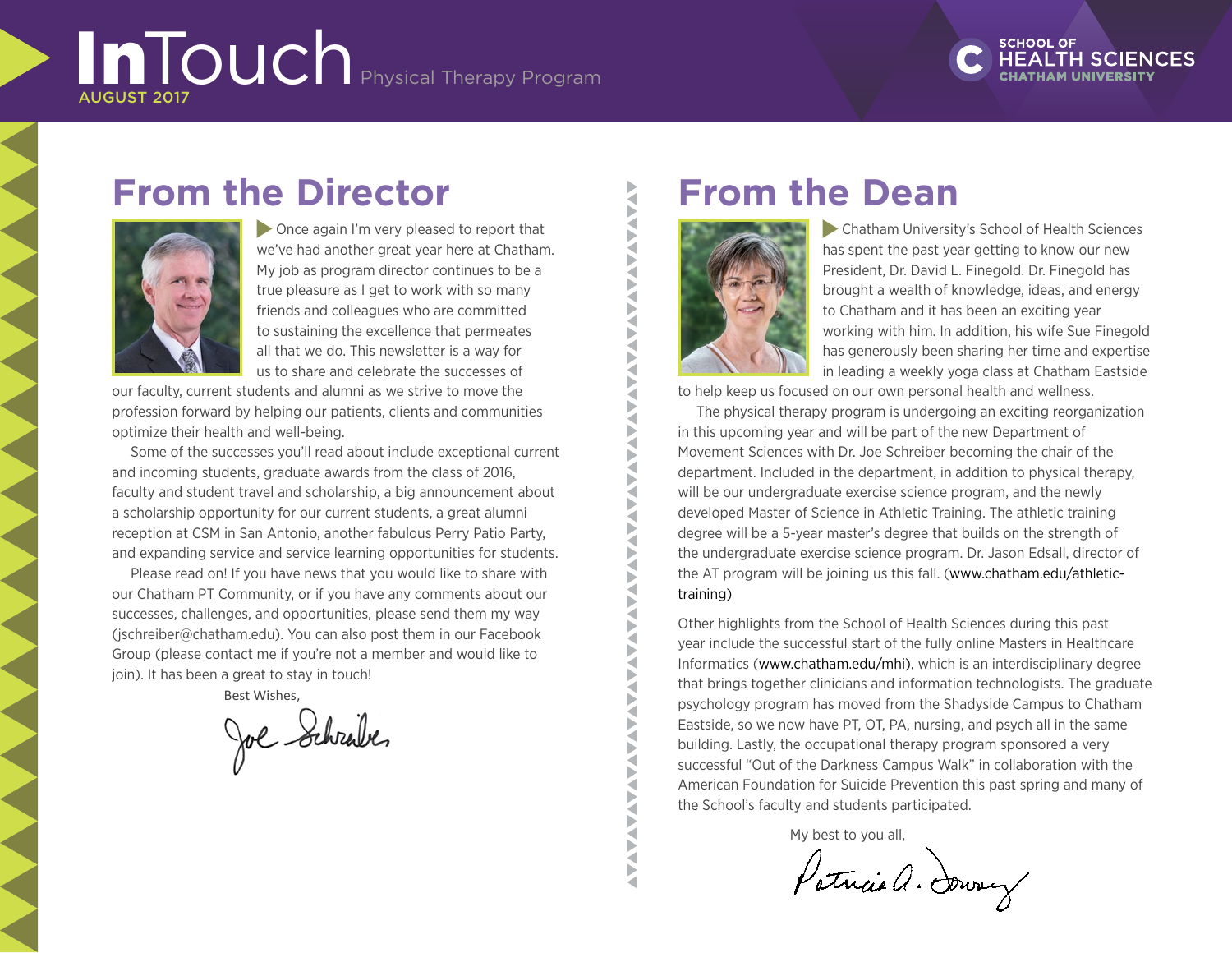### FACULTY PUBLICATIONS, PRESENTATIONS, AND AWARDS

#### **PUBLICATIONS & PRESENTATIONS**

**Bednarek M** "Cardiovascular and Pulmonary Medications: (Only) What You Need to Know!" Southwest District Mini-Combined Sections Meeting Pennsylvania Physical Therapy Association February 2017

**Bednarek M, Woollard J,** Eng J Challenging Patients in the Home: An Evidence-Based Guide to Assessment and Treatment. Homecare Alliance Webinar: September 2016

GLusardi MM, Fritz S, Middleton A, Allison L, Phillips E, **Criss M,** Verma S, Osborne J, Chui KK. Determining Risk of Future Falls in Community Dwelling Older Adults: a Systematic Review and Meta-analysis Using Posttest Probability. *Journal of Geriatric Physical Therapy.* 2017;40:1-36.

**Criss M,** Heitzman J, Wharton MA. Legal and ethical reasoning to enhance compassionate care in patients experiencing cognitive decline. *Gerinotes.* 2016; 23(6): 18-23.

White L, Dawson N, Ross B, Stanley M, Knott G, **Criss M,** Miles J, Steffes L, Ross C. "Working with Cognitive/Mental Health Issues Across the Care Continuum." 2-Day Pre-Conference Education Program, APTA Combined Sections Meeting, San Antonio, TX, February 2017.

**Karas S.** Olson-Hunt, M. Windsor B. Temes W. Thiel M. Swoverland T. *The effects of directional thoracic spine manipulation on neck pain.* JMMT. [http://dx.doi.org/](http://dx.doi.org/10.1080/10669817.2016.1260674) [10.1080/10669817.2016.1260674](http://dx.doi.org/10.1080/10669817.2016.1260674)

**Karas S.** Thompson L. Consideration of Treatment Fidelity to improve Manual Therapy Research. International Federation of Orthopedic Manual Physical Therapist Conference. Glasgow, Scotland. July, 2016.

**Karas S.** Williams-Hatala EM. A cadaveric assessment of the alar ligament. International Federation of Orthopedic Manual Physical Therapist Conference. Glasgow, Scotland. July, 2016.

Campbell's Physical Therapy for Children, 5th Edition. Eds Palisano RJ, Orlin MN, and **Schreiber J.** Elsevier-Saunders. December 2016

**Schreiber J** & Palisano RJ. Evidence-Based Decision Making in Pediatric Physical Therapy. Book Chapter in Campbell's Physical Therapy for Children, 5th Edition. Eds Palisano RJ, Orlin MN, and Schreiber J. Elsevier-Saunders. December 2016

Dole RL & **Schreiber J.** Outcome Measures. Book Chapter in Campbell's Physical Therapy for Children, 5th Edition. Eds Palisano RJ, Orlin MN, and Schreiber J. Elsevier-Saunders. December 2016

**Woollard, Jason D.,** James E. Bost, Sara R. Piva, G. Kelley Fitzgerald, Mark W. Rodosky, and James J. Irrgang. 2016. "The Relationship of Preoperative Factors to Patient-Reported Outcome in Rotator Cuff Repair: A Systematic Review." *Physical Therapy Reviews,* December, 1–13. <doi:10.1080/10833196.2016.1262099>.

**Woollard JD,** Bost J, Piva S, Fitzgerald G.K., Rodosky M, Irrgang J. The Ability of Preoperative Factors to Predict Patient-reported Disability Following Surgery for Rotator Cuff Pathology. *Disability and Rehabilitation.* 2016 August 1-10.<http://dx.doi.org/10.1080/09638288.2016.1219396>

Trojanowski T., **Williamson A.** "Use of an Online Asynchronous Web-Based Platform Discussion Board for Individuals Sitting for the Neurologic Clinical Specialist Examination" Combined Sections Meeting (San Antonio) February 2017

#### **AWARDS**

**Schreiber, J:** Lucy Blair Award in recognition of outstanding service to the American Physical Therapy Association. June 2017

#### **Dr. Joe Schreiber Completes Second Term as President**



Dr. Joe Schreiber, PT program director, was recognized and thanked for serving two terms as the President of the Academy of Pediatric Physical Therapy, a section of the American Physical Therapy Association (APTA). He was honored in February at the APTA Combined Sections Meeting in San Antonio, TX. In the photo below, APTA Board Member Bob Rowe congratulates Joe during the awards luncheon at the Component Leadership Meeting. Thank you, Joe, for your dedication to and leadership in our profession!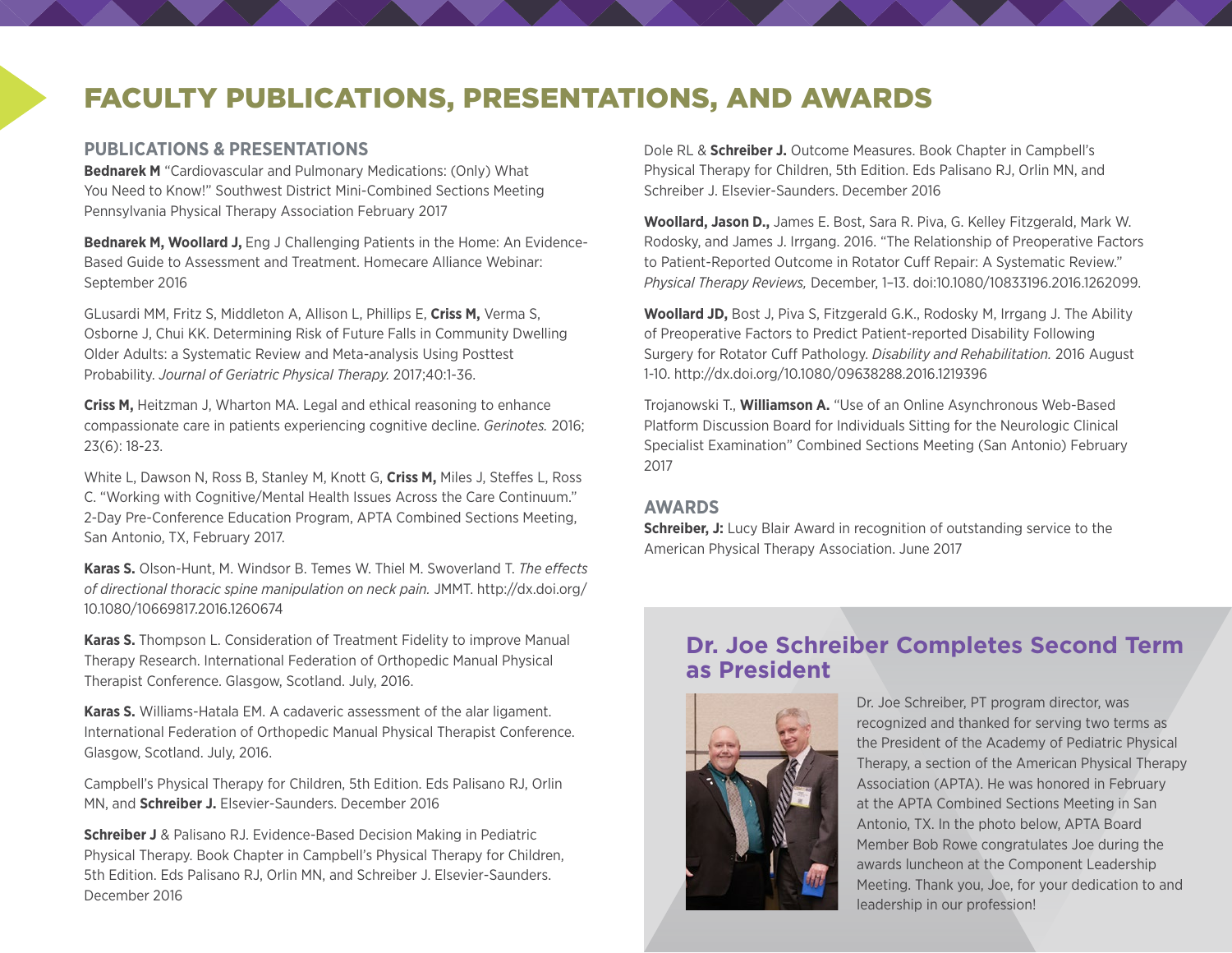### ALUMNI SPOTLIGHT

#### **Lauren Wentz, DPT '13**

*Lauren Wentz graduated from Chatham's DPT program in 2013. Over the past year, she had an amazing journey with one of her patients – this is her story:*

I first met John when he came for PT at AHN Health and Wellness Pavilion in September of 2016. We immediately bonded over both of us being marathon runners. He presented with multiple lower extremity injuries and explained to me that he also had multiple sclerosis (MS). I was extremely confused at first and did not understand how a man with MS could be running marathons. He filled me in on his story and how running has benefitted him. He literally runs for his life: running keeps him going mentally and physically. With multiple doctors telling him different diagnoses and courses of treatment, John decided to stay the conservative route and completed months of therapy with me. One day in PT, he told me that if he is accepted in the mobility impaired category for The Boston Marathon, he is allowed to have a guide run with

him. By January, he was healed and passed off to my strength and conditioning team to start training because he was accepted to run Boston. He completed 20 mile training runs around a 1 mile loop outside our facility to mimic the water stops, strength trained twice a week, and kept my hopes up about going to Boston. I forgot to mention what John experiences while running and completing any physical activity that elevates his heart rate: he has vertigo, loses his vision, and his legs go numb from the waist down once his heart rate reaches a certain point and when he is in the heat…. but it does not stop him!

On April 17,2017, we ran the Boston Marathon. It was a blistering hot morning when we approached the start line at 8:45 am. To stand on that line is an honor that not many get to experience. To be in the gym that morning with some of the best mobility impaired athletes and Olympic push rim cyclists was a physical therapist's dream! My job throughout the race was to get as much ice as I could at the

aid stations to keep John' s temperature down, guide him over rail road tracks and uneven ground, and hand him Honey stinger waffles that were melting in my hands. I ran the first 13 miles with him and handed him off to my



Lauren is second from left

strength coach, Jeremy, at the exchange point to finish the race. By the time I handed him off, John had already lost his vision and could not feel his legs from the waist down. I believe we used more than 30 bags of ice that day. In those conditions, many runners do not finish, but John did and even PR'd his Boston marathon time. He's a once in a lifetime patient that has made a huge impact on my career and my life.

#### **Carolyn Kiliany, DPT '13**



 Carolyn Kiliany is employed with Centers for Rehab Services at UPMC Mercy Hospital, and works with a range of patient populations, including those patients with orthopedic, neurologic, surgical, and cardiac diagnoses in acute care. Additionally, she treats adults and children in the burn ICU, one of two specialized units in Pittsburgh. Carolyn serves as a

clinical instructor for DPT students from several universities.

In the summer of 2016 Carolyn travelled to Ecuador alongside Chatham PT and OT professors and students as part of the Global Health Perspectives course. She served as the first alum mentor to travel with this class, providing guidance and supervision to the students as they worked in a pediatric clinic and nursing home. She enjoyed the experience greatly, stating that "Going on this trip allowed me to step out of my comfort zone. I also realized how much I've grown as a clinician as I was forced to adapt to the culture and equipment available in the clinics in Ecuador. It was also rewarding to work with the students and share treatment ideas with each other."

In addition, Carolyn plays violin in the Pittsburgh Civic Orchestra, and is involved with her church young adult group.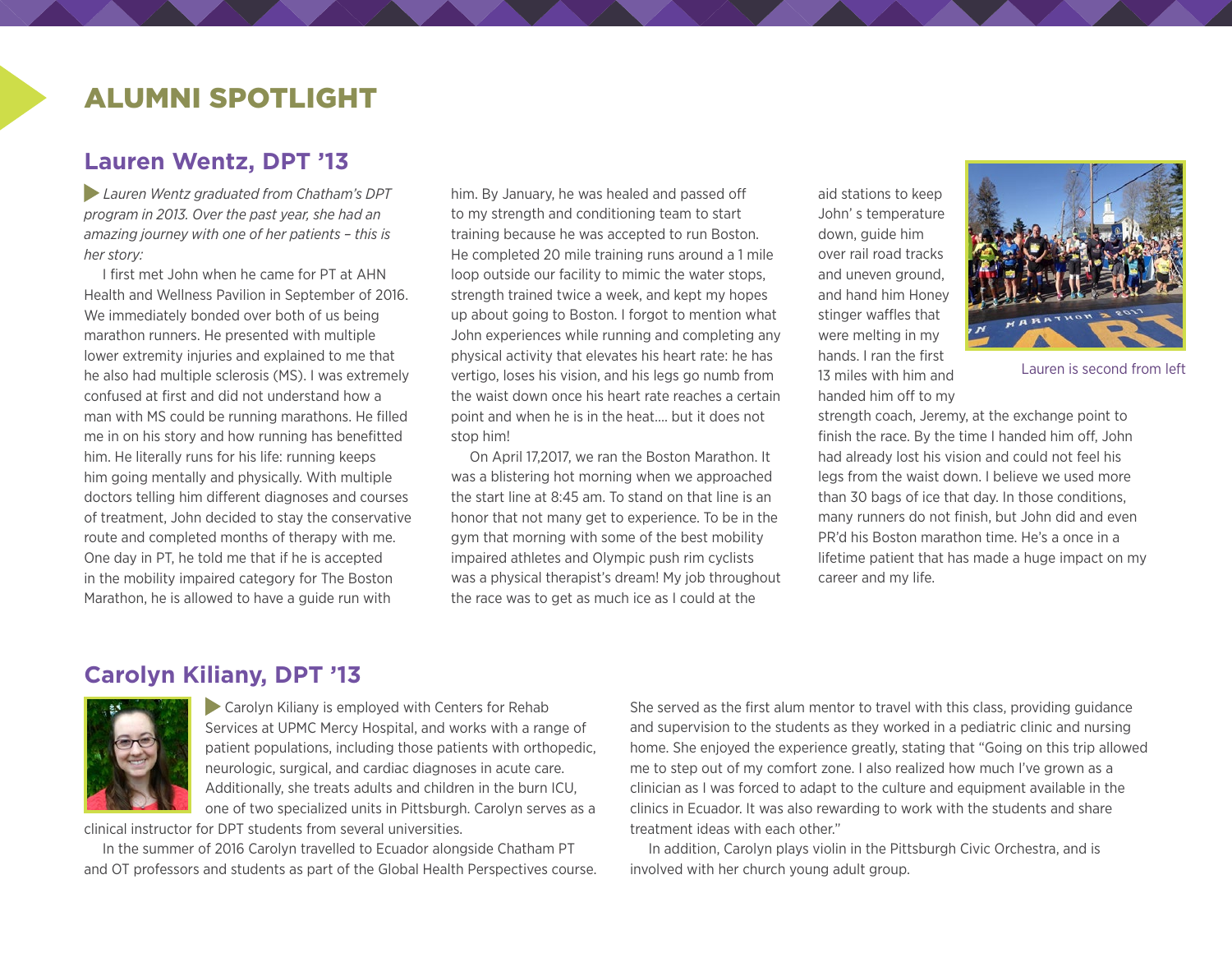### ALUMNI SPOTLIGHT

#### **Chris Zanke, MPT '96**

 Chris Zanke, MS, MPT, COMT, graduate of Chatham's inaugural class of 1996, continues to carry on Chatham's Service Theme tradition by becoming involved with the Operation Walk – Pittsburgh. This philanthropic organization provides free hip and knee replacements to the less fortunate around the globe, as well as in the local Pittsburgh area. Started by well-known orthopedic surgeon Anthony Dijioia, MD, the AMD3 Foundation sponsors the Op Walk team.

Chris's first trip with Op Walk – Pittsbugh was in 2010 to Panama City, Panama. Most recently, in November 2016, Chris traveled to Havana, Cuba. During this week long effort, Chris served as a physical therapist along with three other PTs from the US. The US-based PTs were teamed with four Havana-trained PTs. Despite the language barrier where neither side spoke the other's language, instant friends were made. The Havana PTs were well trained in acute care PT and assisted Chris and the others with the communication and patient education.

Upon week's end, Chris and team rehabilitated a total of 47 patients with 61 surgeries (40 knee & 21 hip replacements).

Chris states: "It is a very fulfilling experience knowing that you are giving back to the community at large and assisting less fortunate cultures from around the world. Since



graduating from Chatham, I have been very fortunate with a successful career as a physical therapist. This type of experience humbles you and grounds you. It reminds me about my time as a Chatham student, fulfilling my service project. I owe a tremendous amount of gratitude to the PT faculty of Chatham University for providing a platform to have a successful career as well as instill a mission to help those less fortunate. Thank you Chatham PT faculty—my admiration for you is still as strong as when I was attending the PT program."

Learn more about Operation Walk - Havana, Cuba at [www.operationwalkpgh.org](http://www.operationwalkpgh.org)

Read the *Pittsburgh Post-Gazette* article about the trip to Cuba at this link:. [http://www.post-gazette.com/opinion/Op-Ed/2017/03/12/The-Next-Page-Orthopedic-surgeries-one](http://www.post-gazette.com/opinion/Op-Ed/2017/03/12/The-Next-Page-Orthopedic-surgeries-one-way-to-heal-U-S-Cuban-relations-observes-Dennis-B-Roddy/stories/201703120022)[way-to-heal-U-S-Cuban-relations-observes-Dennis-B-Roddy/stories/201703120022](http://www.post-gazette.com/opinion/Op-Ed/2017/03/12/The-Next-Page-Orthopedic-surgeries-one-way-to-heal-U-S-Cuban-relations-observes-Dennis-B-Roddy/stories/201703120022)

#### **Jen (Venet) Brilmyer, DPT '11**



Since graduating from Chatham in 2011, Jen Brilmyer has worked in both Early Intervention and Outpatient Pediatric therapy settings. Jen is a Senior Staff therapist at The Children's

Institute of Pittsburgh's Squirrel Hill location. She works primarily with children developmental delays, neurological impairments, and chronic pain.

 Jen continues to pursue lifelong learning and is a DHSc candidate through Drexel University with a research focus on participation in children with chronic pain. She developed and implemented a continuing education course, "Advanced Pediatric Clinical Application and Decision Making," for DPT students and clinicians last fall and was invited to present the outcomes of this course at the Academy of Pediatric Physical Therapy Annual Conference with Joe Schrieber, PT, Ph.D., this November in the session "Knowledge Translation Innovations in an Academic-Clinical Partnership."

Jen has served as an applicant interviewer for prospective graduate students at Chatham University and has volunteered as a part of the Neurologic Clinical Specialist Online Review. She has also received certification through the American Physical Therapy Association as an Advanced Credentialed Clinical Instructor of students. Jen served as a member of the FSBPT Standard-Setting Task Force in July. Personal achievements include running alongside her father in November to complete their first marathon.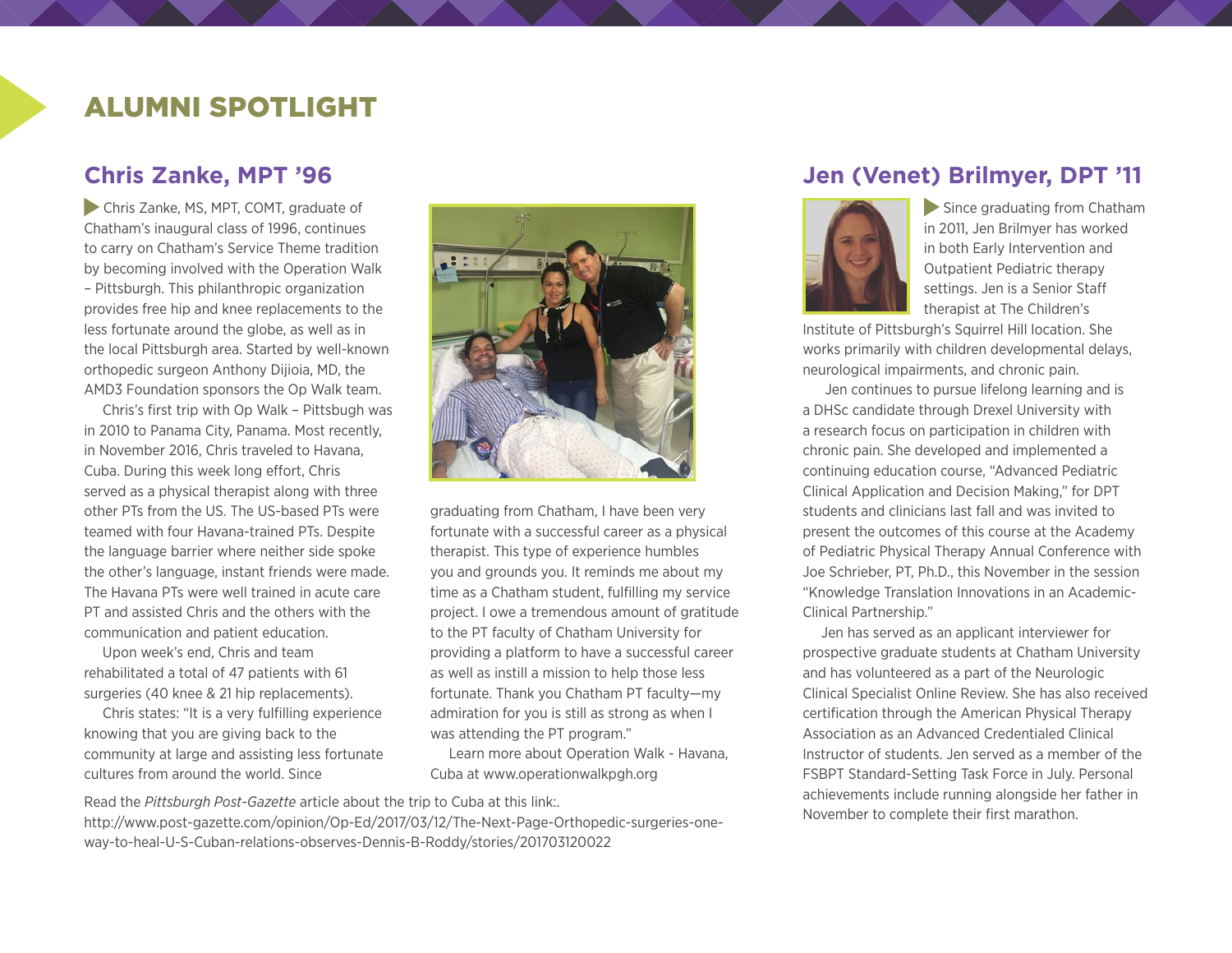### 2017 NATIONAL AWARD WINNERS

### Chatham MPT Alumna Receives National Award



**Congratulations to** Chatham PT program alumna, Nicole Stout, DPT, CLT-LANA, FAPTA (MPT '98), who received the Catherine Worthingham Fellow Award from the American Physical Therapy Association

(APTA)! The Catherine Worthingham Fellow designation (FAPTA) honors individuals whose contributions to the profession through leadership, influence, and achievements demonstrate frequent

and sustained efforts to advance the physical therapy profession.

Dr. Nicole L. Stout received her BS from Slippery Rock University of Pennsylvania in 1994, her Master of Physical Therapy degree from Chatham University in 1998, and a clinical doctorate from Massachusetts General Institute of Health Professions in 2013. She has a post graduate certificate in Health Policy from the George Washington University School of Public Health.

Dr. Stout is a renowned health care researcher, consultant, educator, and advocate. She is the chief executive officer of 3e Services, an information technology consulting firm.

She holds appointments on the State of Maryland Cancer Control Survivorship committee, the CARF International Cancer Standards Advisory Board, and the American Lymphedema Framework steering committee. She is the current chair of the Oncology Specialty Council of the American Board of Physical Therapy Specialties and serves as the co-chair for the American Congress of Rehabilitation Medicine's Cancer Networking Group Education Taskforce. She has received service awards from the National Institutes of Health Clinical Center, the Navy Surgeon General, and the Oncology Section of the American Physical Therapy Association.

Congratulations, Dr. Stout!

## Chatham DPT Program Director Receives National Service Award



Congratulations to Dr. Schreiber, who received the Lucy Blair Service Award for the American Physical Therapy Association (APTA) at APTA's national conference this June! The Lucy Blair Service Award honors members who have made exceptional contributions to APTA through district, chapter, committee, section, task force, or national activities.

A 31-year APTA member, Dr. Schreiber recently completed a sixyear term as president of the Academy of Pediatric Physical Therapy (APPT, formerly known as the Section on Pediatrics). Among other accomplishments during his time as president, Dr. Schreiber was instrumental in the development of the Essential Competencies in Pediatric PT Education, a guiding document for physical therapy programs across the country.

Congratulations, Dr. Schreiber!

#### **Want to remain connected with the Chatham DPT program?** Participate in the admissions process as an alumni interviewer! You will be paired with a faculty member as you help select the next class of Chatham DPT students. To learn more, contact Melissa Bednarek at [mbednarek@chatham.edu](mailto:mbednarek@chatham.edu) Thanks!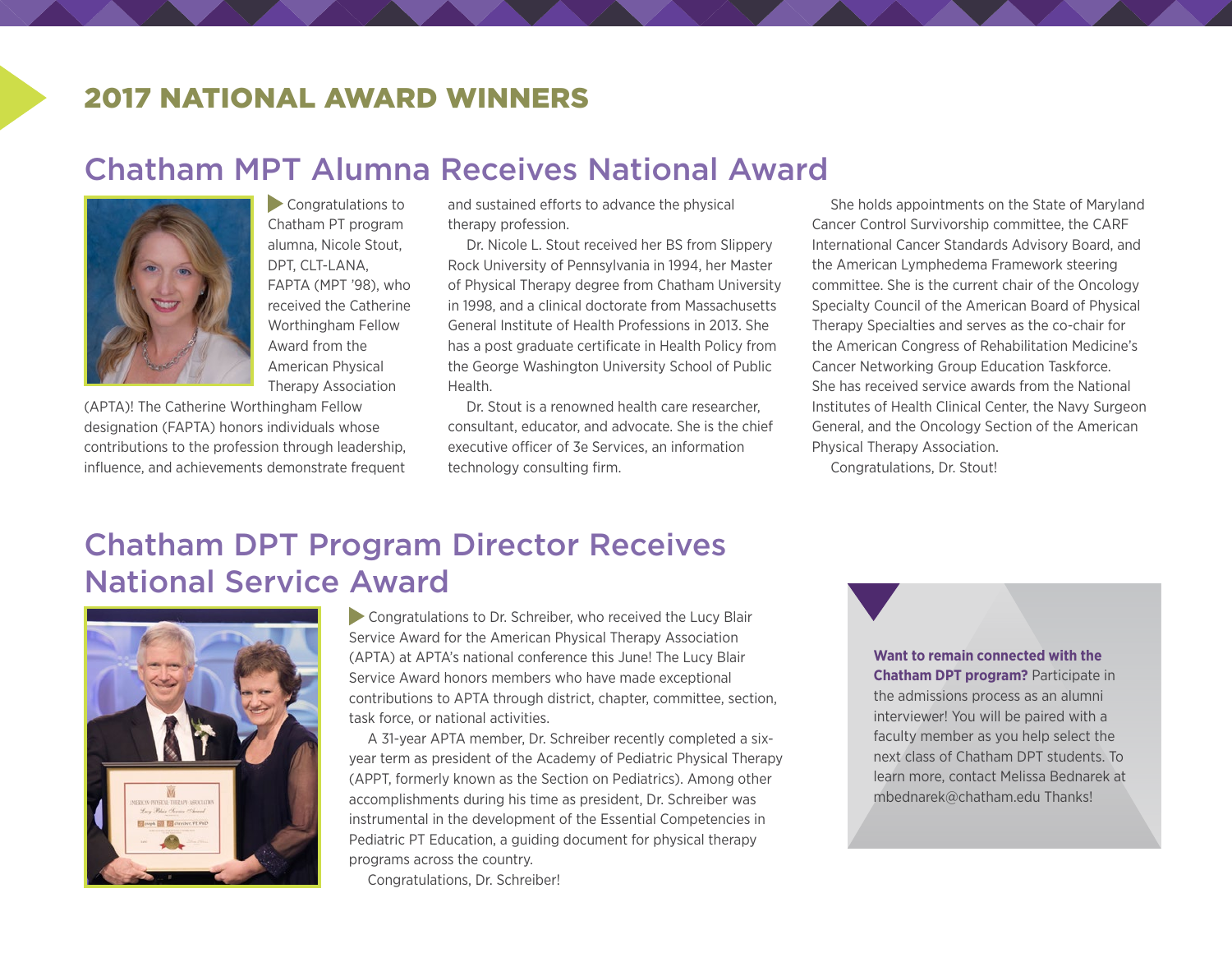

# **Big Announcement**

DPT alumni and faculty, Raj Sawhney and Steve Gough, have announced the creation of the Sawhney-Gough Clinical Excellence Scholarship, which will be awarded on an annual basis to a second-year Chatham physical therapy student. Committing \$5,000 per year, they are asking for alumni support to match this \$5,000. They hope to award a scholarship of up to \$10,000 each year.

An evening alumni/student mixer will be held at Chatham Eastside on September 21 to officially launch this scholarship – please join us! For more information, contact [jschreiber@](mailto:jschreiber@chatham.edu) [chatham.edu](mailto:jschreiber@chatham.edu) or Stephanie Adamczyk, director, graduate alumni relations & giving, at [SAdamczyk@chatham.edu](mailto:SAdamczyk@chatham.edu).

### **Screening, Brief Intervention, and Referral to Treatment (SBIRT)**

 We are pleased to announce that Chatham DPT students now have additional training to address alcohol, tobacco, and substance use in patient populations. Students receive both didactic and interactive skill based practice in Screening, Brief Intervention and Referral to Treatment (SBIRT). SBIRT is a nationally recognized training model used to educate health care providers in reducing the harm caused by substance misuse.

The training prepares students to engage patient substance misuse in the risk phase. For instance, a patient with pain says "the pain was so bad that I had to doubleup on my pain medication." This is a risky behavior that would trigger a brief screening (six questions) and a 5-minute conversation.

The program is not an abstinence program nor is it intended to treat addiction. The goal of SBIRT is to encourage reduction of hazardous and harmful behavior associated with alcohol and drug use. It complements the APTA's "Choose PT" campaign promoting of the role of physical therapy in pain management.

Funding for this program comes from the Substance Abuse and Mental Health Services Administration's (SAMHSA) Center for Substance Abuse Treatment (CSAT). If you would like to learn more about this program, please contact Sarah Jameson (sjameson@chathan.edu) for more information.

### Schweitzer Fellowship Awarded to DPT Student



 Chatham DPT student, Anna Coutsoumbis, has been accepted into the 2017-2018 Schweitzer Fellows Program as a Traditional Fellow.

The mission of the Pittsburgh Schweitzer Fellows Program of the Albert Schweitzer Fellowship is improving the health and well-being of vulnerable people now and for the future by developing a corps of Leaders in Service—professionals skilled

in creating positive change with and in our communities, our health and human service systems, and our world. Working in collaboration with a local community agency, each Fellow will design and implement a service project of at least 200 hours (300 for Environmental Fellows) that addresses an unmet community health need.

Anna's project began in early May, and focuses on providing social interaction amongst the elderly and older adult populations who live in an independent living facility called the Homewood House in Homewood, PA. Research has shown that older adults need increasingly more social interaction as they grow older, because it helps reduce stress, depression, and inflammatory processes in the brain that are possible precursors to inflammatory diseases and higher mortality rates in this population. Therefore, to increase social interaction among older adults and prevent stress and depression, Anna is currently leading interactive group activities that include crafts, games, and music with the residents of the Homewood House. Her project is called, "Be My Friend."

So far, Anna has taught her friends from the Homewood House how to make pipe-cleaner flowers, bookmarks, popsicle-stick flower bouquets, holiday wreaths, and other crafts to display in their apartments. Learning how to create new things keeps them motivated and interested in not only the project but also life itself. Engaging games such as puzzles, question and answer games, charades, and more have also been implemented to provide segues to stories and brighten conversations.

The population has responded positively and look forward to it each week, as per qualitative data gathered from surveys handed out at each session. To summarize, Anna is using creativity as a means for the residents of the Homewood House to reach goals of friendship and possible leadership within the project, "Be My Friend."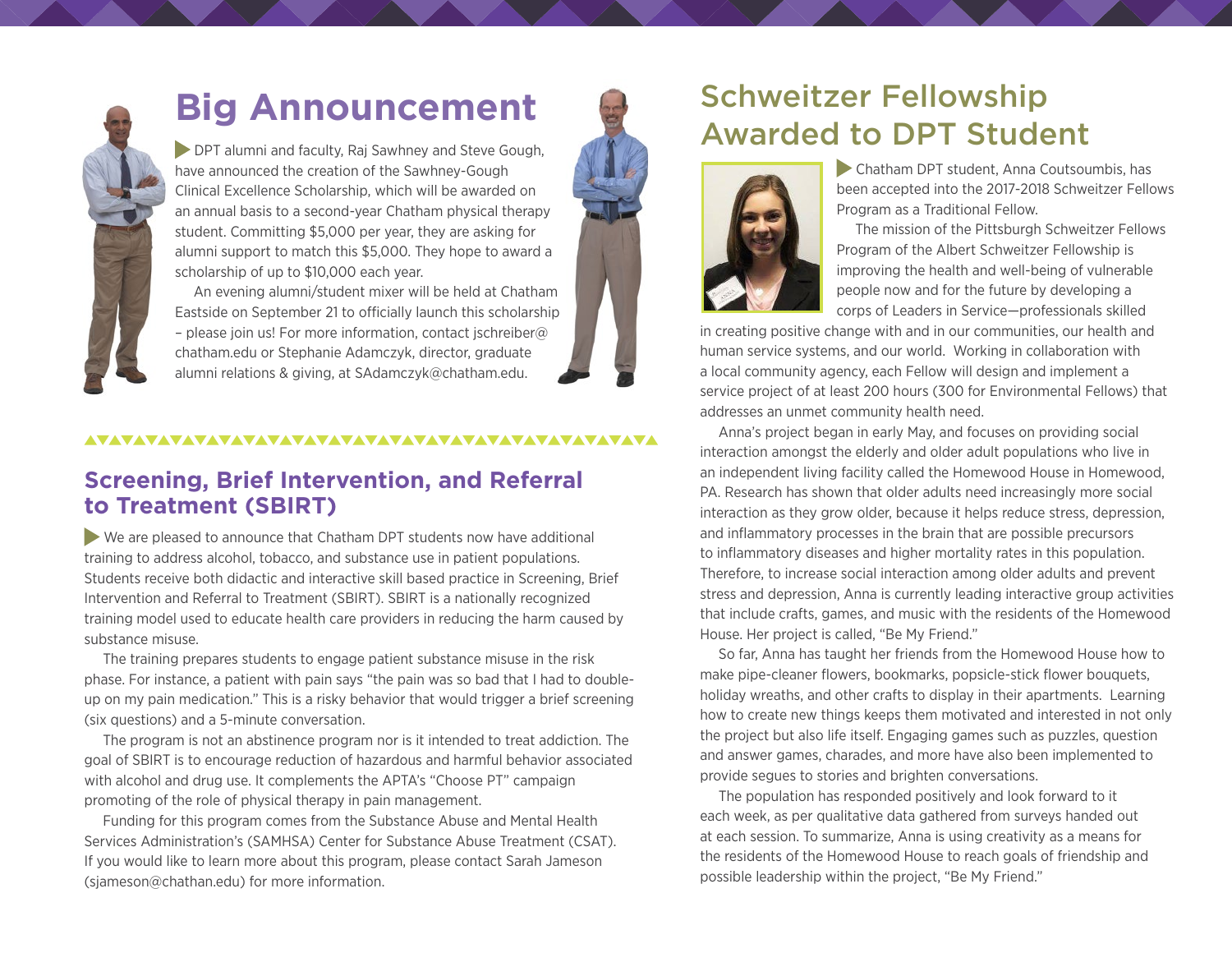### STUDENT SPOTLIGHT

# **Class of 2017**

The Chatham DPT Class of 2017 had an eventful school year in the classroom and beyond. Throughout the year, students participated in service learning projects and volunteered with various organizations including The Woodlands Foundation, Three Rivers Adaptive Sports, Hospice, and Safety for Seniors. In April, a group of students also organized the biggest ever Go Baby Go event and modified three toy ride-on cars for children with movement disabilities with the help of Dr. Schreiber, local engineers, pediatric physical therapists, and colleagues from the Class of 2018. In May, the Class of 2017 completed the didactic portion of the curriculum to prepare for their final clinical experiences. Students will spend the next six months gaining skill and experience in a variety of clinical settings including acute care, in-patient rehab, skilled nursing, outpatient orthopedics, pediatrics, and neonatal ICU. During these rotations, students will also be presenting in-service presentations at their clinical sites on relevant evidence-based topics and sharing the findings from their systematic review projects. A smaller group of students headed to Equador in August for a service project with PT faculty and occupational therapy students to provide services for children and families in need. The class will return to campus for a final presentation of their systematic review projects, NPTE prep course, and commencement ceremony in December. After graduation, the Class of 2017 will continue preparations to pass the licensure exam and finally begin their careers as Doctors of Physical Therapy.

Adrianna Ferraro, Class President, Chatham DPT Class of 2017





# **Class of 2018**

The Chatham University Class of 2018 is a motivated, enthusiastic group of 39 students composed of 27 women and 12 men with a true passion for health, healing, and community service. Throughout the first year in the program, this close-knit group worked together diligently to enhance our knowledge and skills to prepare ourselves for our first outpatient orthopedic clinical experience which began in July. Outside of the classroom, this class organized a food drive for the Greater Pittsburgh Community Food Bank donating over 200 pounds of food and supplies to help those in need, formed a team for Chatham Universities Relay for Life to raise money for cancer research, and participated in the Out of the Darkness Walk to raise awareness for suicide prevention and mental illness. This class has taken over the successful "Go Baby Go!" program from the class of 2017 and plans to modify four toy ride-on cars this August for children with movement disabilities bringing the total to eight cars in less than two years. This class is a very cohesive group that enjoys spending time with each other from studying inside the classroom and skills lab to staying active with sports and other fun activities outside the classroom. This coming February, 14 students from the class are planning to attend APTAs Combined Sections Meeting in New Orleans, LA, for the opportunity to network with physical therapists and learn perspectives on relevant topics in the field while being able to enjoy the culture and nightlife in the birthplace of jazz.

Rob Meier, Class President, Chatham DPT Class of 2018

Class of 2017 at the Perry Patio Party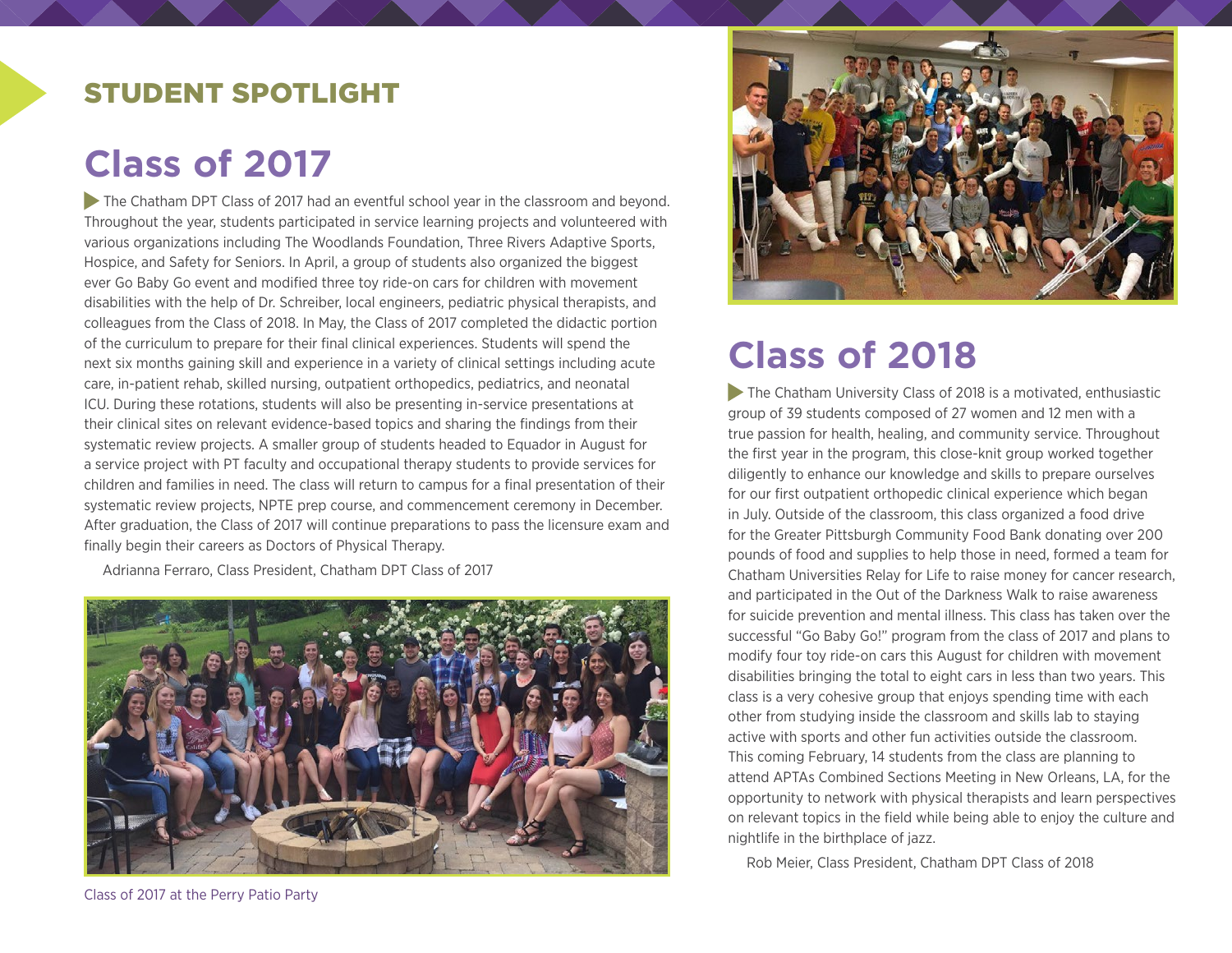## STUDENT SPOTLIGHT

# **Final Research Presentations, Class of 2016**

| <b>Heather Furdak</b><br>Megan Kenney<br>Sarah Quinn<br>Mara McConnell             | What is the effectiveness of physical therapy<br>interventions to enhance motor learning in children<br>with Developmental Coordination Disorder?                    |
|------------------------------------------------------------------------------------|----------------------------------------------------------------------------------------------------------------------------------------------------------------------|
| Nick Bracciante<br>Troy Bloom<br>Kyle Kessler<br>Eric Dykstra                      | What is the effectiveness of medications and epidural<br>steroids versus medications, epidural steroids and<br>physical therapy on individuals with spinal stenosis? |
| Kate Lynch<br>Tara Munzek<br>Val Khanina<br>Mallory Lindermann                     | What is the effectiveness of progressive strength<br>training for children with cerebral palsy who are<br>ambulatory?                                                |
| <b>Emily Park</b><br><b>Emily Gulley</b><br>Kaitlyn Keefer<br><b>Bridget Nolan</b> | What is the effectiveness of physical therapy for<br>community-dwelling older adults who have sustained<br>spinal compression fractures?                             |
| Kaitlyn Zacharias<br>Bryanna Blackie<br>Julia Muha<br>Darcy Walker                 | What if the effectiveness of impairment level<br>interventions on activity and participation for children<br>with Duchenne Muscular Dystrophy?                       |
| Kristina Reeder<br>Taylor Cunningham<br>Megan Smith                                | What is the effectiveness of physical therapy<br>interventions on pain and function in adults with<br>rheumatoid arthritis?                                          |
| Amanda Kidd<br>Jacquelyn Hughes                                                    | What are physical therapy outcomes for patients with<br>BPV (benign positional vertigo?                                                                              |
| Grace Hyland<br>Kelsey Bellanca<br>Kylie Sramek<br>Lindsy Sammarco                 | What is the effectiveness of Physical therapy<br>management of the pediatric patient following<br>concussion?                                                        |

| Stefani Knopick<br>Sasha Igwe<br>Will Boyd<br>Hollie Cunningham | What is the effectiveness of an early mobility<br>program in the ICU for patients after stroke?                               |
|-----------------------------------------------------------------|-------------------------------------------------------------------------------------------------------------------------------|
| Jana Yoder<br>Meghan Kozusko<br>Sam Friedman<br>Jeff Bonezzi    | What is the effectiveness of physical therapy in<br>increasing strength and function in very old adults<br>$(age 80-85+)$ ?   |
| Zach Kramer<br>Jeff Tompkins<br>Rob Seethaler<br>Justin Radaker | What is the effectiveness of physical therapy<br>intervention to reduce pain in patients suffering from<br>plantar fasciitis? |
| Jana Yoder<br>Grace Hyland<br>Kylie Sramek<br>Sasha Igwe        | Ecuador International Service Trip                                                                                            |

#### **2016 Physical Therapy Program Awards**

**Potential for Professional Excellence Award** Kristina Reeder Jana Yoder

**Peer Recognition Award** Jana Yoder

**Faculty Commendation** Megan Kenney

**Clinician-Educator Award** Jason Chippich, PT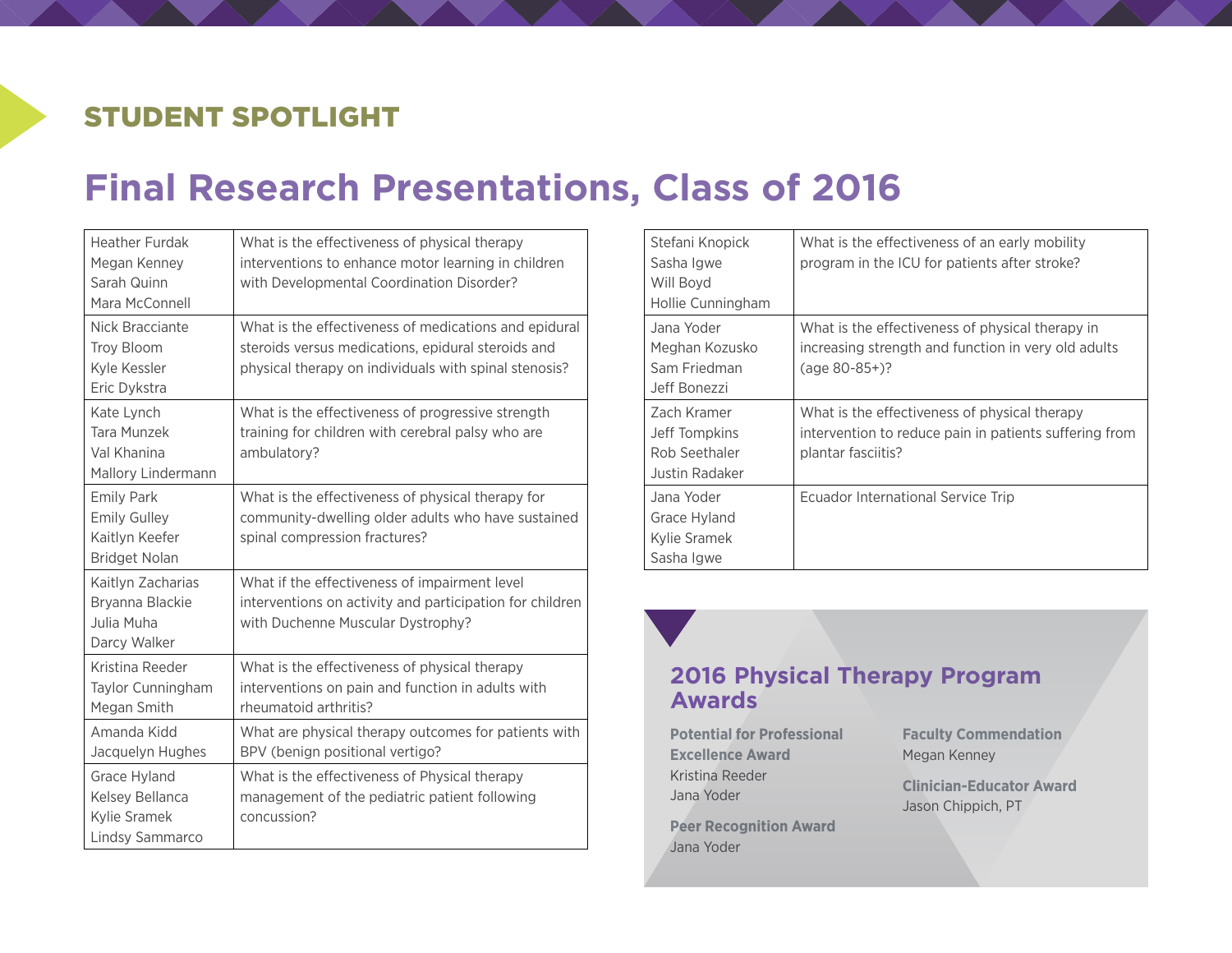# **PT and OT Students in Ecuador**

 Once again this past summer a group of PT and OT students took part in an elective course titled "Global Health Perspectives: A Field Experience." The intent of the course was to provide a cross-cultural clinical experience in Ibarra, Ecuador. Prior to the ten-day August 2016 trip, students participated in coursework that focused on cultural awareness, speaking and understanding Spanish, and OT/PT co-treatment strategies.



The group provided therapeutic and enrichment services at CRECER [\(http://crecerecuador.wix.com/crecer](http://crecerecuador.wix.com/crecer)), a pediatric outpatient clinic; a residential nursing facility; and a day-program for young adults with cerebral palsy and developmental delay. In addition, students visited many cultural sites in Ibarra, Mindo, and Quito, Ecuador. Those traveling included PT students Sasha Igwe, Grace Hyland, Kylie Sramek, and Jana Yoder; PT faculty Dr. Joe Schreiber; PT alumna Carolyn Kiliany; and OT faculty Dr. Joyce Salls

This is the third year that PT and OT students have partnered with CRECER to serve the residents of Ibarra. The PT program plans to continue to offer this Ecuadorian experience to students each year, as well as to explore additional opportunities for international clinical service.



#### 

# **Grand Rounds**

 Chatham University's Physical Therapy Grand Rounds Series continues every semester in Tthe Eddy Theater on the Shadyside Campus. Refreshments begin at 7:00 a.m. and the presentation runs from 7:30–8:30 a.m. CEU's are presented to all physical therapists in attendance. Our alumni and clinical instructors are especially welcome.

This past year, Carol Steiner presented "Physical Therapy for the post-concussion patent." Dr. Steiner is physical therapist practicing in Cranberry. In addition, Erin Boyle spoke about "Evaluation and Treatment of the Geriatric Patient with Neurological Impairments in the Acute Rehab Setting." This fall we look forward to Chatham graduate Dr. Mike Dzigiel, DPT '10 joining us from the Cleveland Clinic to present a case detailing the rehabilitation process of a patient with a ventricular assist device. Dr. Dzigel recently received his cardiopulmonary rehabilitation certification, and is tentatively scheduled for November 9, 2017. These presentations, and most of the others over the past ten years can be viewed on line at [www.chatham.](https://www.chatham.edu/pt/grand-rounds/) [edu/pt/grand-rounds,](https://www.chatham.edu/pt/grand-rounds/) or just google Chatham University Grand Rounds.

All Grand Rounds presentations are announced on our program webpage [\(www.chatham.edu/pt](http://www.chatham.edu/pt/)) and also through our e-mail distribution list. If you would like to be included on the e-mail invitation list, or would be interested in presenting a Grand Rounds Patient Case, please contact Dr. Steve Karas (skaras@chatham.edu).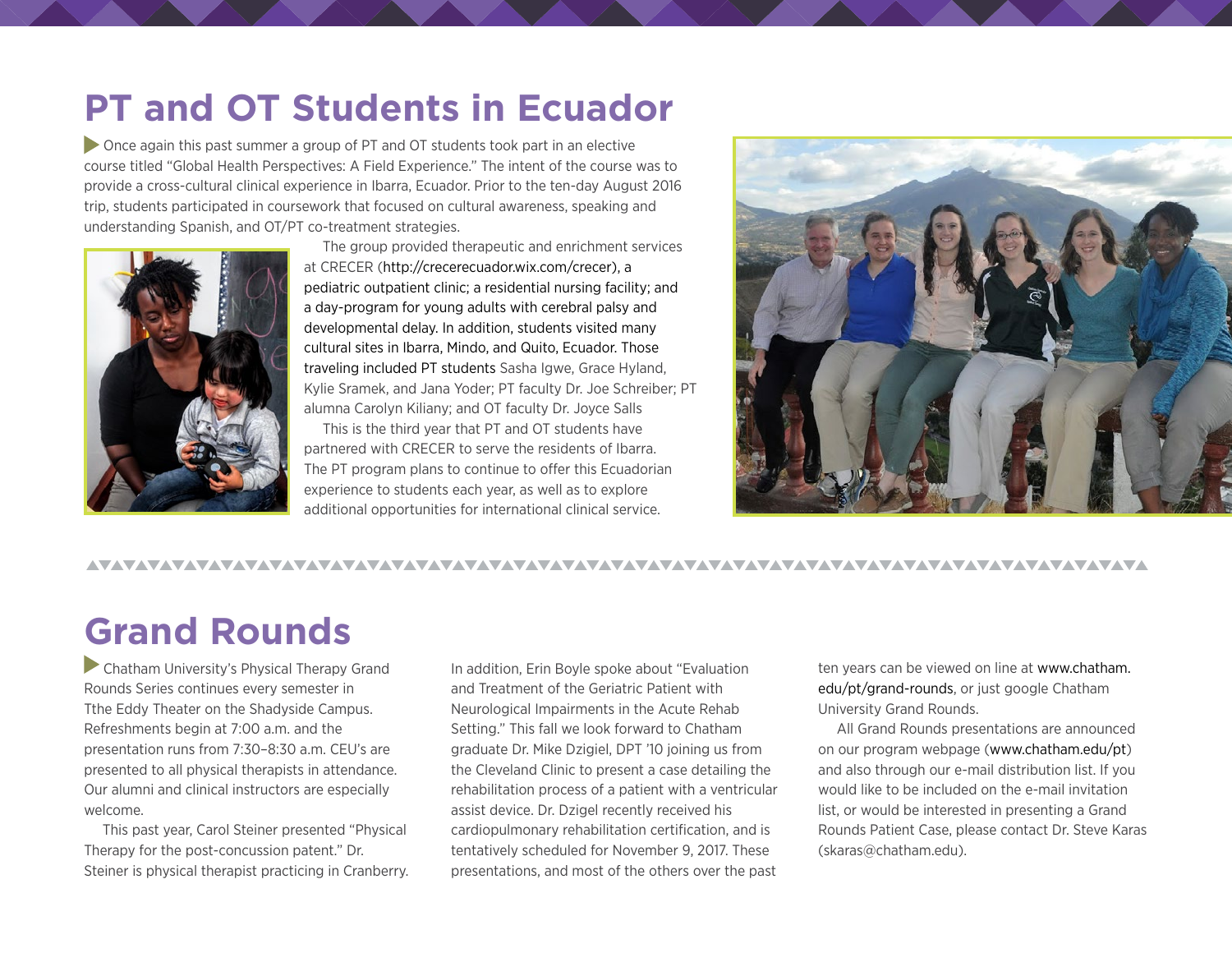# **Service Learning Projects**

 During the second year of the program, Chatham DPT students select one of our community partners for a service experience. Students serve young adults with physical and intellectual disabilities, vulnerable older adults who struggle to be safe at home, and people with disabilities who participate in community sports and recreation programs. Two new partners were established this year: Bethany Hospice and the Mighty Penguins. In reflective journals, students describe the personal and professional growth that is a product of the volunteer experience.

#### **2017 Service Learning Partners**

#### **Bethany Hospice**

The Bethany Hospice mission is to care for those who have been touched by a life limiting illness. ensuring a life of quality and dignity. Companion volunteers work directly with patients and their families providing emotional support and companionship.

#### [www.bethanyhospice.com](http://www.bethanyhospice.com)

Contact:Kathi Leddy at kleddi@bethanyhospice. com

#### **Safety for Seniors**

The Safety for Seniors Project is an initiative of Interfaith Volunteer Caregivers of Southwestern PA/Family Services. After an orientation/training, volunteers (in groups of 2-3) participate in home safety checks for elderly residents. During these checks, room-to-room checks are conducted to identify safety hazards. Free safety kits of supplies are distributed and smoke alarms are installed if necessary. Recommendations for further safety features can also be made. Each visit takes approximately two hours (includes travel). [www.jvcswpa.org](http://www.jvcswpa.org)

Contact: Karen Berry at [berryk@FSWP.org](file:///Users/kterpack/Dropbox/Newsletter%20DPT%202017/berryk@FSWP.org) or Sarah Papperman at [pappermanS@FSWP.org](mailto:pappermanS@FSWP.org)

#### **Three Rivers Adaptive Sports**

The mission of Three Rivers Adaptive Sports is to promote quality of life, education and to provide quality year-round sports and recreation opportunities for people with disabilities, their families, and friends. Opportunities for volunteer participation varies, but some of the activities are bowling nights, water-skiing and snow-skiing (usually not until January.) A calendar of events is listed on the website:

#### [www.traspa.org](file:///Users/kterpack/Dropbox/Newsletter%20DPT%202017/www.traspa.org)

Contact: Mark at [mark4tras@comcast.net](file:///Users/kterpack/Dropbox/Newsletter%20DPT%202017/mark4tras@comcast.net%20%20) or 412-848-8896

#### **Mighty Penguins**

Mighty Penguins Sled Hockey operates therapeutic and competitive ice hockey programs for the benefit of physically disabled individuals in Pennsylvania and adjacent areas. [penguinssledhockey.org](http://penguinssledhockey.org) Contact: Amy Brown at [amy.brown@penguinssledhockey.org](file:///Users/kterpack/Dropbox/Newsletter%20DPT%202017/amy.brown@penguinssledhockey.org)

#### **The Woodlands Foundation**

The Woodlands is committed to enriching the lives of children and adults with disability and chronic illness. The Woodland is located on 32 acres in Wexford, PA and includes a 48-bed lodge with a spacious activity center, creative arts building, indoor aquatic center, dining and kitchen services. Located on the property also are a nature trail, camping area, amphitheater, playing field, sports court, and an adaptive par-3 golf course. Volunteers assist participants with crafts, cooking, ADLs, swimming, recreational activities, and/or weekend retreats, etc.

[www.woodlandsfoundation.org](file:///Users/kterpack/Dropbox/Newsletter%20DPT%202017/www.woodlandsfoundation.org) Contact: Leanne Pontis at [lpontis@](file:///Users/kterpack/Dropbox/Newsletter%20DPT%202017/lpontis@woodlandsfoundation.org) [woodlandsfoundation.org](file:///Users/kterpack/Dropbox/Newsletter%20DPT%202017/lpontis@woodlandsfoundation.org) or 724-935-5470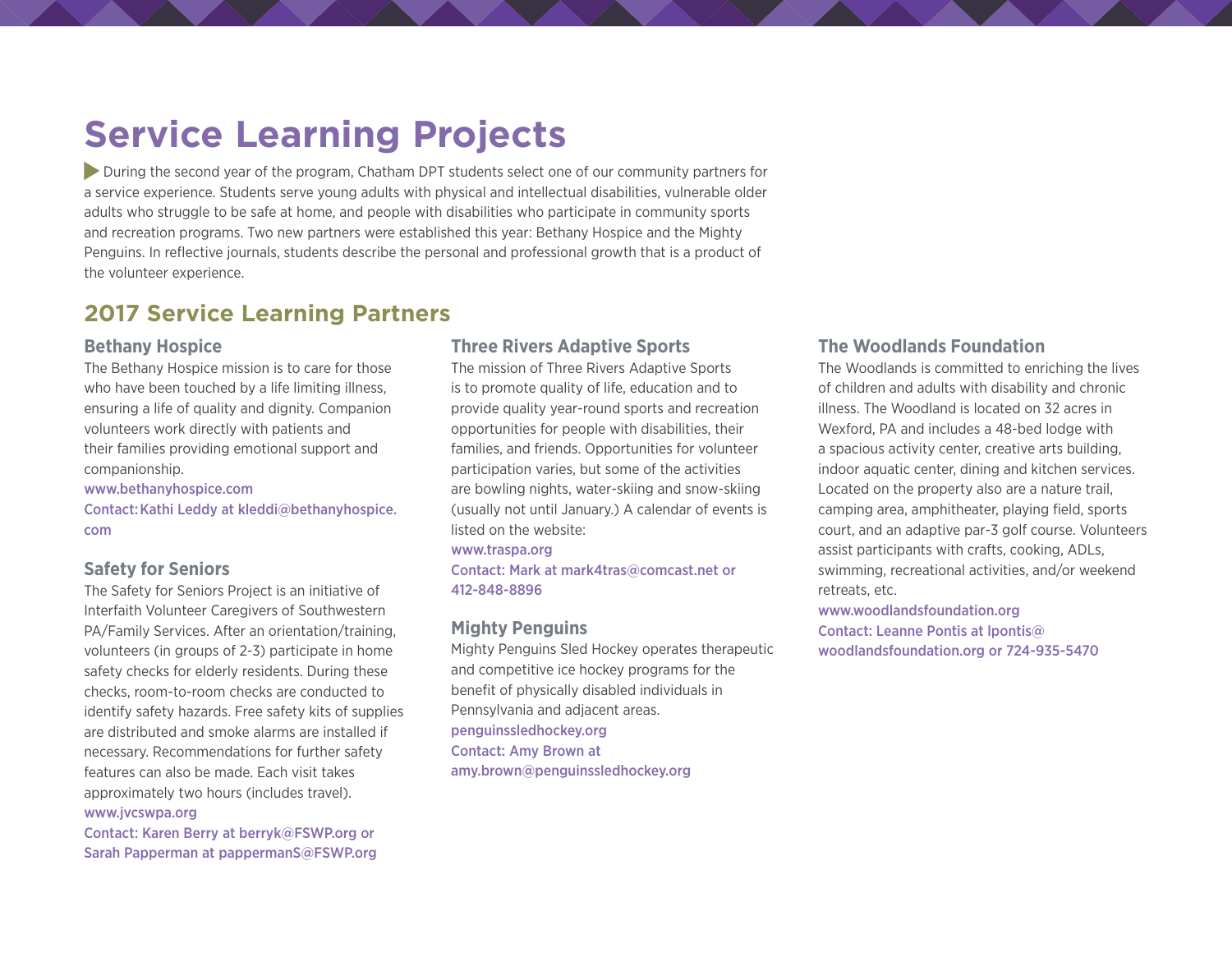# **Go Baby Go At Chatham**



Erin Gaffney, a student in Chatham's Doctor of Physical Therapy program, Class of 2017, brought the idea for Go Baby Go to Chatham and program director Dr. Joe Schreiber. Developed by University of Delaware physical therapists, the Go Baby Go program aims to help children with mobility impairments become more mobile by modifying driveable toy cars. Electric wheelchairs are often reserved for children over three years of age, leaving a mobility gap for many children during a prime developmental period. Through

the retrofitting of battery-powered cars to suit their physical needs and abilities, children can begin to explore their world at an earlier age and do so in a play environment. This not only helps with children's cognitive development, but also helps build important social skills and a greater sense of independence. Thus far the GoBabyGo club has modified five cars, and the plan is to hold an event each spring and late summer.

To learn more, visit [www.chatham.edu/pt/go-baby-g](https://www.chatham.edu/pt/go-baby-go/)o.





### Chatham Eastside Gets Green!

Really, Chatham Eastside is actually greener thanks to the efforts of DPT student, Jill Claassen. Jill, assisted by Dr. Steve Karas and fellow students Kirby Poisel, Sabrina Evers, and Delila Spahic, applied for and received a Green Fund grant to add plants to the mezzanine level common areas. This is a lovely and healthy addition to our space that helps with air quality for all. The photos above show before and after. Thank you to the DPT students for a job well done!

#### 

# Relay for Life 2017

Thanks to DPT students, the Chatham University PT program raised \$1500 for Relay for Life! This is added to the campus-wide efforts that raised over \$10,000!! Thank you to our students and our student coordinators, 2nd year student Meghan Reiser and 1st year student Jennifer Raymond, and faculty advisor Dr. Ann Williamson for their efforts.

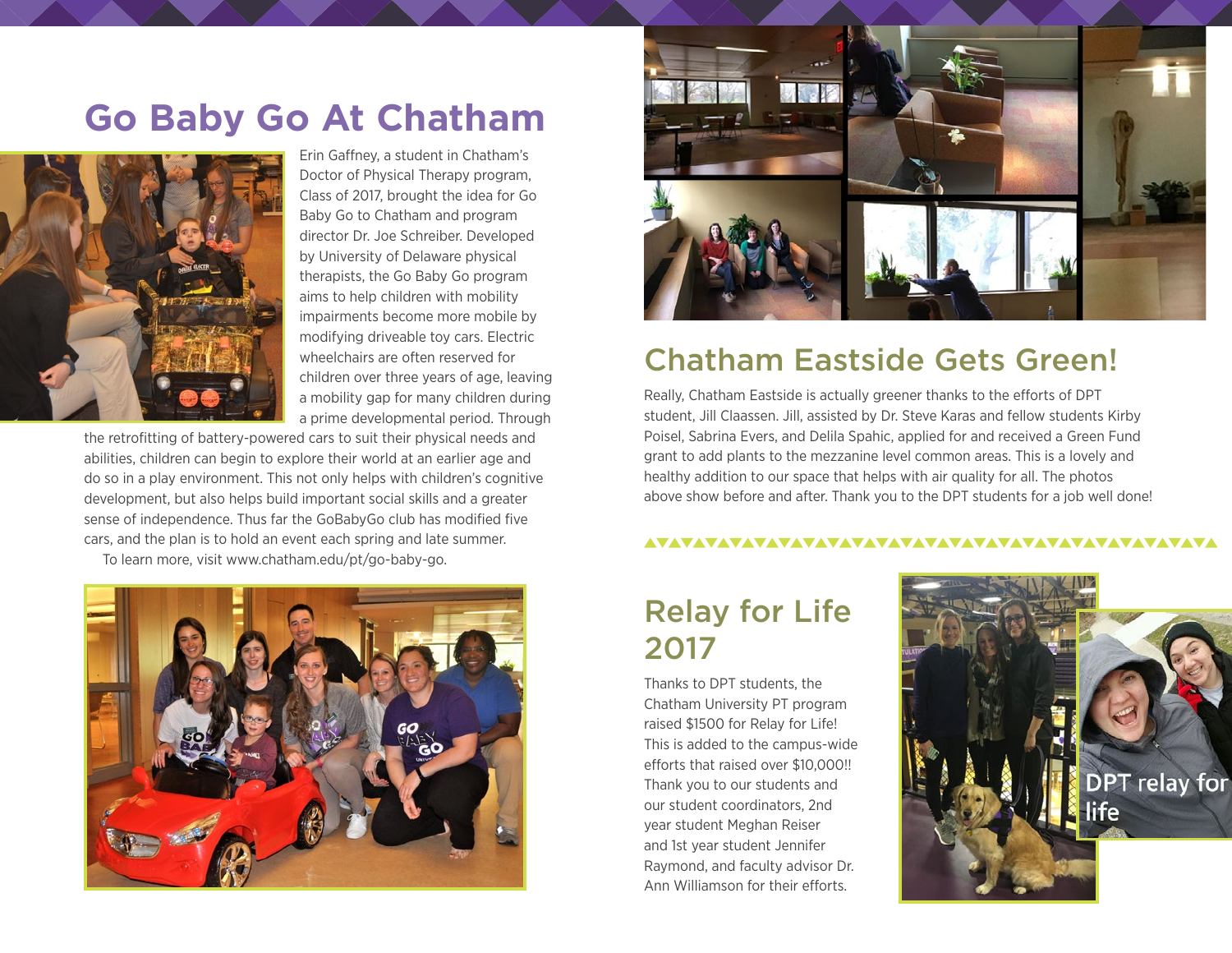### CLINICAL CORNER UPDATE

# **Safety and Grade Five Cervical Mobilization**

Dr. Steve Karas

 Evidence exists for the efficacy of grade five cervical spine mobilizations for the treatment of neck pain. Mobilization should be used with education, therapeutic exercise, and individualized treatment for optimal results.<sup>1</sup> However, physical therapists most commonly utilize mobilization in the thoracic spine, followed by the lumbar spine, and much less often in the cervical spine. Reasons include difficulty controlling the patients head, inability for the patient to relax, and perceptions of safety concerns among PTs. Practice will allow better hands on skills, and likely translate to patient confidence in your ability allowing them to relax. Following is a brief review of pertinent safety concerns that should be addressed including ruling out fracture and upper cervical instability, and clearing the vertebral artery.

The Canadian C-spine rule is a very reliable way to rule out fracture and includes age > 65, dangerous mechanism, and extremity paresthesias as reasons to perform radiography.<sup>2</sup> Also included are lower risk factors such as motor vehicle accidents that result in the patient being unable to rotate their head 45 degrees to both sides.

Upper Cervical instability is a complex condition that may present with a variety of signs and symptoms. While rare, injuries to the alar or transverse ligaments may be difficult to detect and lead to severe complications. A thorough history as well as stress testing will aid in the diagnosis. Common stress tests may be found in Grieves Modern Manual Therapy, and are easily performed using careful palpation and proper forces.<sup>3</sup>

Perhaps the most confusing task is to ensure normal integrity of the vertebral arteries. Traditional PT testing has not stood up to validity and reliability research. Therefore, the IFOMPT committee charged with international guidelines for safety have suggested a complete history assessing conditions related to arterial compromise.4 These include: past trauma, headache, cardiovascular disease, long term steroid use, post partum, and blood disorders. A cluster of these should alert the PT to use their clinical reasoning to avoid potential stress to the artery which includes mobilization in rotation.

While concern for safety is commonly cited as a reason to avoid grade five cervical mobilization, a common sense approach to ruling out fracture, upper cervical instability, and ensuring proper arterial function should give us the confidence to use this effective treatment.

#### <u>AVAVAVAVAVAVAVAVAVAVAVAVAVA</u>

- 1. Childs J. Neck Pain Clinical Guidelines. J Orthop Sports Phys Ther 2008;38(9):A1-A34.
- 2. [http://www.emottawa.ca/assets/documents/research/](http://www.emottawa.ca/assets/documents/research/cdr_cspine_poster.pdf) [cdr\\_cspine\\_poster.pdf](http://www.emottawa.ca/assets/documents/research/cdr_cspine_poster.pdf)
- 3. Boyling, Jeffrey D, Nigel Palastanga, and Gregory P. Grieve. Grieve's Modern Manual Therapy: The Vertebral Column. Edinburgh: Churchill Livingstone, 1994.
- [4.http://www.ifompt.org/site/ifompt/IFOMPT%20](http://www.ifompt.org/site/ifompt/IFOMPT%20Examination%20cervical%20spine%20doc%20September%202012%20definitive.pdf) [Examination%20cervical%20spine%20doc%20](http://www.ifompt.org/site/ifompt/IFOMPT%20Examination%20cervical%20spine%20doc%20September%202012%20definitive.pdf) [September%202012%20definitive.pdf](http://www.ifompt.org/site/ifompt/IFOMPT%20Examination%20cervical%20spine%20doc%20September%202012%20definitive.pdf)

#### **Dr. Ann Williamson receives Credentialed Clinical Trainer status from the APTA**

This spring, Dr. Williamson PT, DPT, NCS was selected to participate in the APTA Credentialed Clinical Instructor Train-the-Trainer course. She subsequently received a full recommendation for Credentialed Clinical Trainer status. Dr. Williamson will be co-teaching local Credentialed Clinical Instructor Program (CCIP) courses through the end of this year and will begin conducting additional courses independently in the 2018- 2019 academic year. Additional information about upcoming courses will be automatically emailed to local clinical instructors engaged in clinical partnership. All public CCIP and Advanced CCIP course schedules can be found at [www.apta.org/CCIP/](http://www.apta.org/CCIP/). Dr. Williamson can also be reached at [AWilliamson@](mailto:AWilliamson@Chatham.edu) [chatham.edu](mailto:AWilliamson@Chatham.edu) for additional inquiry.